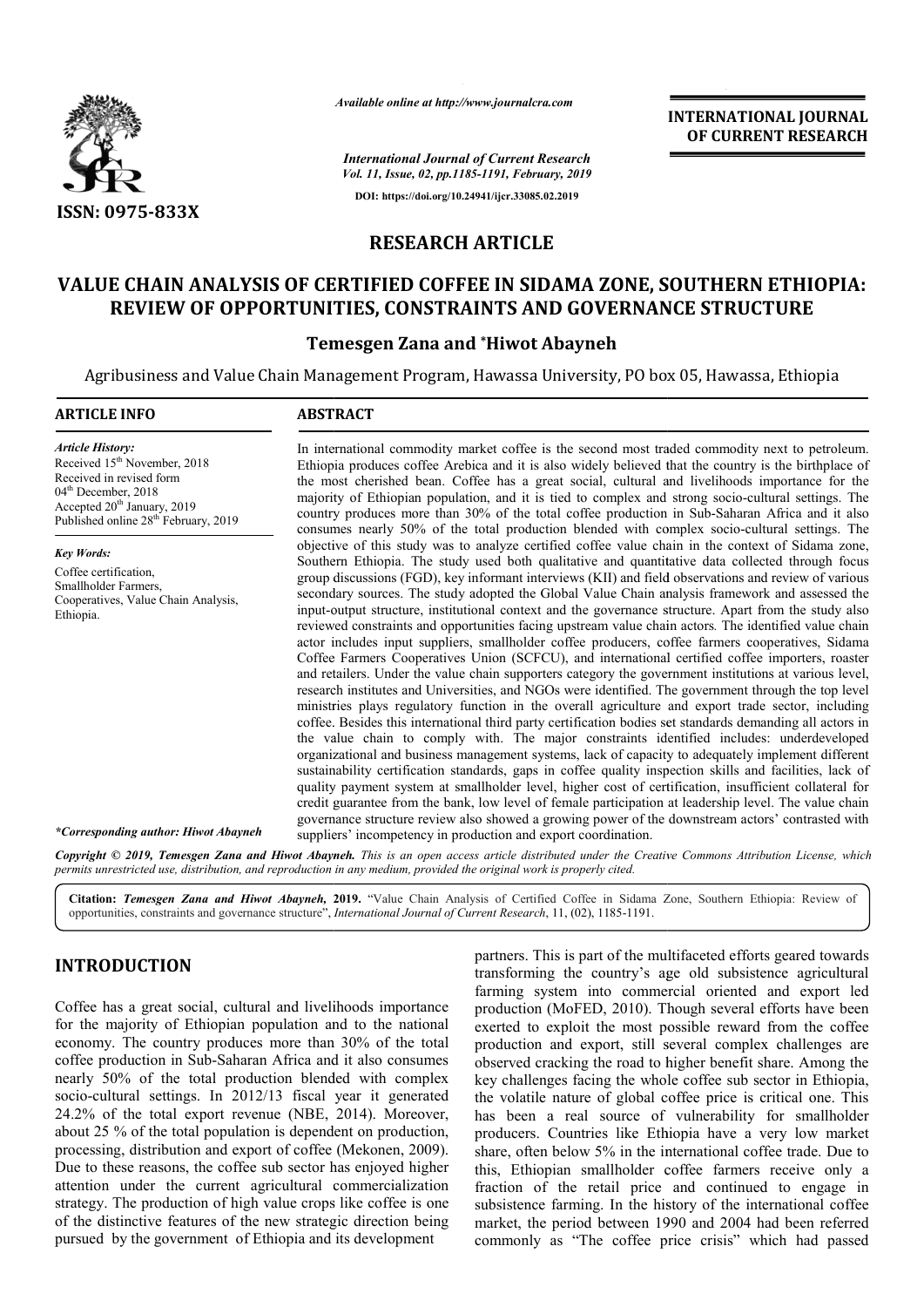shading enormous economic and social impacts on smallholder coffee grower farmers around the globe (Mendez *et al.*, 2010). In an effort to identify ways out of the periodic crisis and to confront the coffee price crisis, various 'sustainable coffee' certification initiatives have emerged as key alternative options for smallholder coffee farmers (Wollni and Zeller, 2007; Mendez *et al.*, 2010). Following this, due to the increasing poverty and vulnerability of smallholder coffee farmers in major coffee producer countries and growing demands for healthier and more socially and environmentally-friendly coffee, coffee certificate ion of cooperatives has gradually gained wider recognition and significance worldwide (Petit, 2007; Stellmacher and Grote, 2011; Jena *et al.*, 2012).

In Ethiopia also, several initiatives led by various stakeholders involvingthe government,NGOs and multi-lateral development organizations have been working extensively in supporting coffee farmers' cooperatives certifications and enhancing the whole coffee value chain. As a result, over a period of a decade or so, many coffee farmers' cooperatives have been certified to different certification schemes, including Fairtrade, Organic, and Utz Kapeh. Moreover, the Ethiopian Government made a number of institutional reforms which are aimed at enhancing smallholders' participation in the international coffee value chain. Despite such initiatives and regardless of the existing immense potential in the country, the share of certified coffee out of the national export volume has been insignificant. Previous coffee related studies have mainly focused on the conventional coffee value chain and gave relatively less space for the certified channel. Thus, this is study attempts to analyze certified coffee value chain in Dale District, Sidamo area, Southern Ethiopia.

# **MATERIALS AND METHODS**

*Description of the study area:* Dale district is located in Sidama Zone, Southern Ethiopia, at 320 km south of Addis Ababa and 50 km from the regional capital, Hawassa. The total population of the district is 237,106 (119,894 male and 117,212 female). The district is one of the most densely populated areas in the region, with population density of about  $856$ pers/km<sup>2</sup> The average annual rainfall is 1200 mm, ranging between 801 to 1600mm. The altitude in the physical areas across the District ranges between 1501 to 2500m.a.s.l (BoFED, 2012). Currently there are eight coffee farmers' cooperatives (CFCoops) in the study area, having a total member size of more than twenty one thousand. Out of these, five are Organic and Fairtrade certified while the rest three are only Fairtrade certified. In Sidama Zone there are 51 coffee farmers' cooperatives which operate under the umbrella of the Sidama Coffee Farmers Cooperatives Union (SCFCU), having over 87,000 member individual smallholder farmers. The number makes the Union the second largest coffee producing cooperative union in Ethiopia. The cooperatives are all established in the late 1990s and early 2000. Since 2003, the Union has been aggressively supporting its cooperatives to get Fairtrade, Organic, Utz Kapeh, and Rainforest Alliance certifications. Fairtrade and Organic certifications are the top priority schemes perused so far. Currently 41 of its member coffee cooperatives are Fairtrade certified, 39 are Organic certified, 5 with Rainforest Alliance and 2 with Utz Kepeh. Double certifications of Fairtrade and Organic are common and the number of triple certified cooperatives is also growing slowly.

*Data types and sources:* The study used both qualitative and quantitative data types from primary and secondary data sources. Participatory approach was employed to collect primary data that covered key players in the coffee value chain. The data used for this study was collected through different methods, which mainly include reviewing secondary data sources from internet websites, government office reports, cooperative and union records, and study publications. Apart from these qualitative and quantitative data was also collected through conducting two focus group discussions (FGD) with randomly selected smallholder coffee farmers from two CFCoops, and key informant interviews with other actors in the value chain including Coffee cooperatives, SCFCU, extension service providers (District Agriculture and Natural Resource Development Office, Cooperative & Marketing Development Office), research institute, NGO - TechnoServe, and an anonymous certification and quality inspection company. As shown in table 1, a total of 27 individuals have directly participated in either of the FGD or KII and provided relevant information for this study (for a complete list see Appendix 1). The discussions and interviews were assisted by predesigned semi-structured interview guiding questions specific to each value chain actor and supporter. The primary data collection was carried out from January to March 2016. Secondary data was also collected from various sources including Sidama Coffee Cooperatives Union, Coffee cooperatives and other governmental and non-governmental organizations, different studies and official web sites.

#### *Methods of Data Analysis*

*Value chain analysis:* The study adopted the Global Value chain (GVC) analysis methodology developed by Gerefi and Fernandez, 2011, as a guiding analytical framework. Global value chain methodology explores four basic dimensions: "(1) an input-output structure, which describes the process of transforming raw materials into final products; (2) an institutional context in which the industry value chain is embedded; (3) a governance structure, which explains how the value chain is controlled; and (4) a geographical consideration" (Gereffi and Fernandez, 2011). Based on the objective and scope of the study, the analysis in this study is limited to the first three dimensions. Value chain mapping exercise is also carried out to easily depict the flow of the product, value adding functions/activities and participating value chain actors, supporters and influencers.

# **RESULTS AND DISCUSSION**

*Ethiopian certified coffee value chain analysis: global value chain perspective:* The findings of the certified coffee value chain analysis are organized into three sub sections dealing with three of the four dimensions of the GVC methodology. Accordingly the first sub section, the input-output structure of the value chain is described by identifying key value chain actors, their roles and value addition functions. The second sub section deals on the institutional context in which the value chain operates, while the third sub section discusses issues about the governance structure.

*Input-output structure***:** The input-output structure describes the process of transforming raw materials into final products by the value chain actors. The study identifies the role of value chain actors in adding values to the product by performing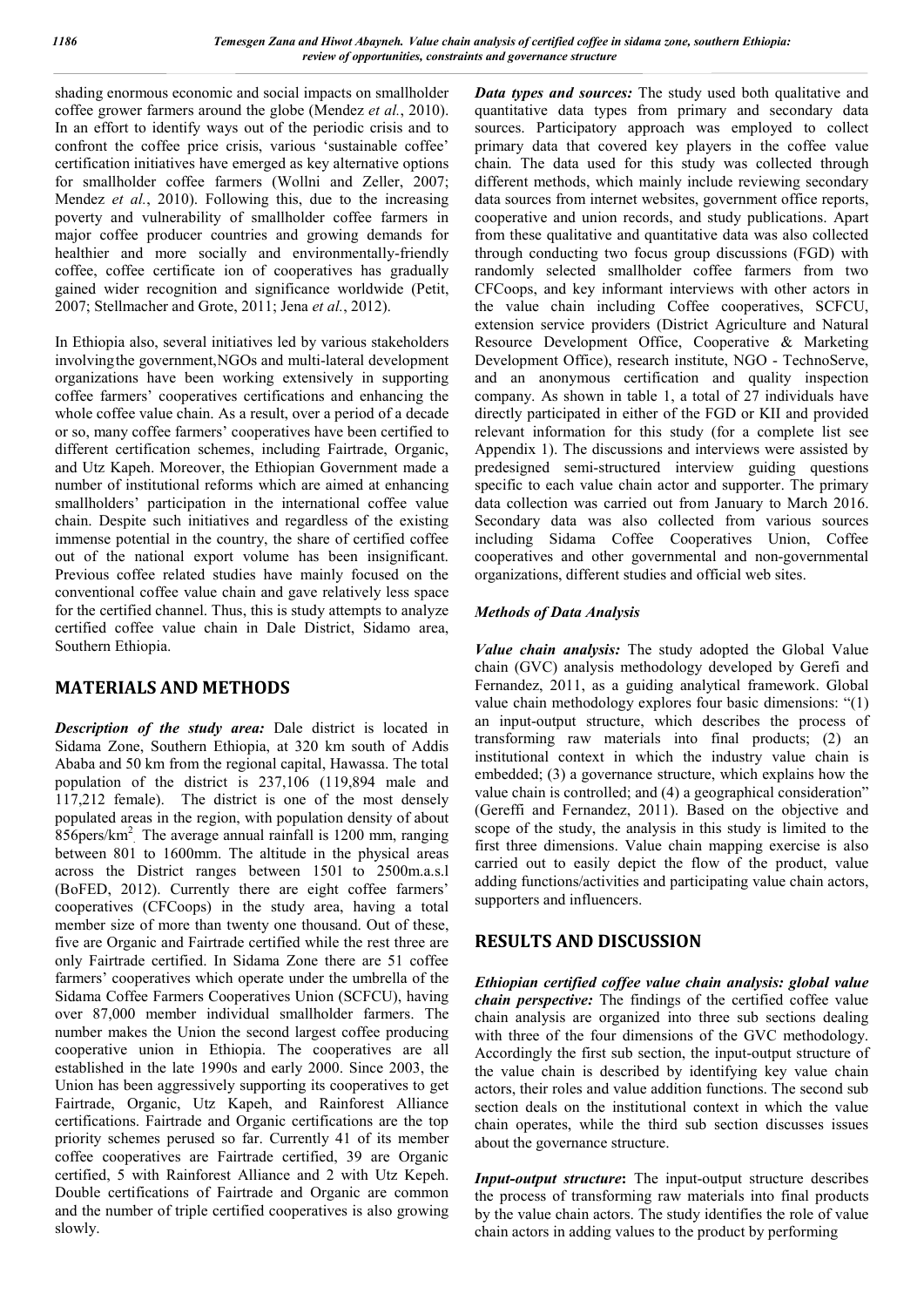| S/NO         | <b>Description of respondents</b>                                                                                                                                        | <b>Number of Respondents Participated</b> | Method of data collection              |
|--------------|--------------------------------------------------------------------------------------------------------------------------------------------------------------------------|-------------------------------------------|----------------------------------------|
|              | Smallholder coffee farmers                                                                                                                                               |                                           | FGD                                    |
|              | Coffee farmers cooperatives and union                                                                                                                                    |                                           | KII, secondary data collection formats |
|              | Extension service providers and government officials<br>(District Agriculture and Natural Resource<br>Development Office, Cooperative & Marketing<br>Development Office) |                                           | KII, secondary data collection formats |
|              | Research Institute - Jimma Agricultural Research<br>Center Awadda Sub-Center                                                                                             |                                           | KП                                     |
|              | Certification and quality inspection company                                                                                                                             |                                           | KП                                     |
| <sub>6</sub> | NGO-Technoserve                                                                                                                                                          |                                           | KП                                     |
|              | Total                                                                                                                                                                    | 27                                        |                                        |

#### **Table 1. Number primary respondents by category and method of data collection used**

Source: Own survey result, 2016

| Value chain actors                                                 | <b>Functions</b>                                                                                                                                                                                                                                                                                                            | <b>Opportunities</b>                                                                                                                                                                                                                                                                                                             | <b>Constraints</b>                                                                                                                                                                                                                                                                                                                                                                                                                                                                                                                                                                                                                                                                                                                                                                     |
|--------------------------------------------------------------------|-----------------------------------------------------------------------------------------------------------------------------------------------------------------------------------------------------------------------------------------------------------------------------------------------------------------------------|----------------------------------------------------------------------------------------------------------------------------------------------------------------------------------------------------------------------------------------------------------------------------------------------------------------------------------|----------------------------------------------------------------------------------------------------------------------------------------------------------------------------------------------------------------------------------------------------------------------------------------------------------------------------------------------------------------------------------------------------------------------------------------------------------------------------------------------------------------------------------------------------------------------------------------------------------------------------------------------------------------------------------------------------------------------------------------------------------------------------------------|
| Input suppliers:-<br>farmers, Coops, Union,<br>farm tool retailers | Supply inputs like coffee seeds and<br>seedlings, small farm tools, organic<br>fertilizer (compost), coffee shade<br>tree seedlings, bamboo made<br>baskets, and jute sacks                                                                                                                                                 | ✓<br>Government support<br>✓<br>Availability of research<br>institutes<br>Market demand for inputs<br>✓<br>✓<br>Seedling raising and supply seen<br>as a profitable business                                                                                                                                                     | $\checkmark$<br>Uncontrolled seedling production and distribution<br>Limited availability improved coffee seedlings<br>✓<br>Shortage of inputs for production and postharvest<br>$\checkmark$<br>There are few traders of manufactured inputs (polyethylene tube,<br>✓<br>jute bags, tools etc)<br>$\checkmark$<br>Weak coffee nursery management                                                                                                                                                                                                                                                                                                                                                                                                                                      |
| Coffee producers:<br>Smallholder farmers                           | <b>Production:</b><br>Coffee shade tree planting, coffee<br>planting holes preparation, planting<br>and caring coffee seedlings and<br>mother coffee tree management<br><b>Harvesting and supplying</b><br>produces:<br>Hand picking red cherries and<br>deliver the produce to coops within<br>24 hours of harvesting time | High global market demand for<br>certified coffee<br>Government and NGO support to<br>expand production with quality<br>$\checkmark$ Different coffee development<br>national programs<br>Favorable agro ecology and<br>environment to produce coffee that<br>comply with various certification<br>schemes                       | $\checkmark$<br>Low level of knowledge on improved agronomic practices and very<br>old trees.<br>Low compost using practice, reduced productivity<br>$\checkmark$<br>$\checkmark$<br>Extreme climate variability resulting in disease spread, reduced<br>productivity<br>Law precautions taken to protect coffee diseases<br>$\checkmark$<br>$\checkmark$<br>Poor harvesting techniques, packaging &<br>labor shortage during<br>harvest<br>Lack of access to transport, road infrastructures, credit and shortage<br>$\checkmark$<br>of household income                                                                                                                                                                                                                              |
| Collectors.<br>Processors, Exporter:<br>CFCoops and SCFCU          | Collection, Sorting, Processing &<br><b>Exporting:</b><br>Purchasing and bulking red cherry<br>coffee, primary grading/sorting,<br>wet & dry processing, drying and<br>packing, exporting                                                                                                                                   | $\checkmark$ Government and NGO support<br>$\checkmark$ Direct access to better international<br>market<br>$\checkmark$ Increased participation of<br>smallholder farmers<br>International roasters and<br>importers making huge<br>investments for creating stronger<br>partnerships with farmers and<br>cooperatives at origin | Underdeveloped organizational and business management skills<br>$\checkmark$<br>$\checkmark$<br>Lack of capacity to implement certification standards<br>Insufficient collateral to access credit from the bank<br>$\checkmark$<br>$\checkmark$<br>Limitations to provide market information to members<br>Attitudinal problem of regarding certifications as irrelevant<br>✓<br>Reduced supply of coffee as farmers shift to other crops<br>✓<br>Competition from newly emerging private voluntary sustainability<br>✓<br>standard supply chains<br>a growing gap between the volumes of standard compliant<br>$\checkmark$<br>coffee available at producer level and the volume actually procured<br>as standard compliant coffee with the buyer" (Panhuysen & Pierrot,<br>$2014$ ). |

several activities. Simultaneous the associated opportunities and constraints are also briefly reviewed. The value chain map is also developed to give comprehensive information on the flow of the product, value adding functions, and the institutional context.

*Role of value chain actors:* The value chain actors are directly involved in the transformation of the product from input all the way through the final delivery to consumers. These include input suppliers, smallholder coffee farmers, coffee farmers cooperatives, Sidama Coffee Farmer Cooperatives Union, and international certified coffee buyers (coffee importers, roaster, retailers). However, due to the scope and limitation of this study, the discussion here is restricted to the four upstream chain actors. It covers all the value addition activities from input supply to exporting of green coffee to international certified coffee buyers. The table below summarizes these activities synthesized with the existing opportunities and constraints at each stage.

*Value chain mapping:* The certified coffee value chain map is shown in the next page. The map was developed following the step by step procedure of the M4P (Making Markets Work Better for the Poor Project) tool book (M4P, 2008).

*Value chain institutional context:* The institutional context assesses issues related with the role of value chain supporters which are mostly referred as second level players in the value

chain next to the main chain actors. They provide different support services including financial services as well as a wide array of non-financial services such as transport, grading, processing, storage, advertising, research, training, advice, organizational strengthening, and so on (KIT & IIRR, 2010). In the certified coffee value chain the following organizations and institutions participate as supporters:

*Government institutions:* The Government of Ethiopia plays an indisputable role in providing various support service to the overall coffee sector. Regional bureaus of the Agriculture and Natural Resource Development and its descendant organs at zonal and district level are responsible for implementing extension services and other on-farm aspects relating to coffee and other crops. The extension unit at *kebele<sup>1</sup>* level is organized constituting three extension agents for crop production, animal husbandry and natural resources. Due to high staff turnover and other institutional capacity gaps, the number of staff can fall to only one. At district and zonal level, the marketing and cooperatives development sector has been frequently restructured where-by in some occasions it is merged under the Agriculture and Natural Resource Development section and in other cases it is established as separate section. The other key supporting institution is ECX. Established in April 2008, following the release of Proclamation No-551/2007, by the Ethiopian Parliament, the

<sup>&</sup>lt;sup>1</sup> *Kebele* the lower level administration structure in Ethiopia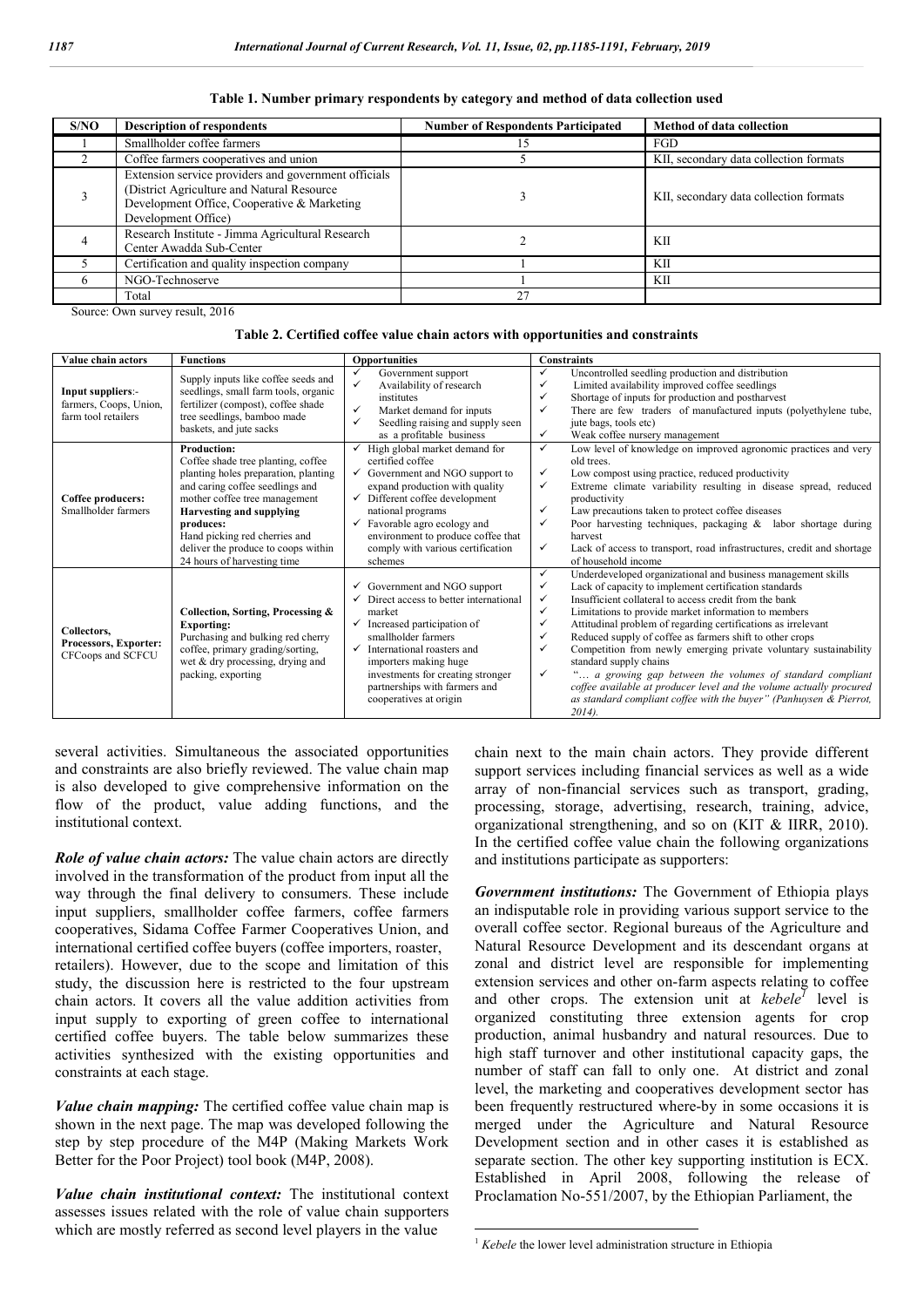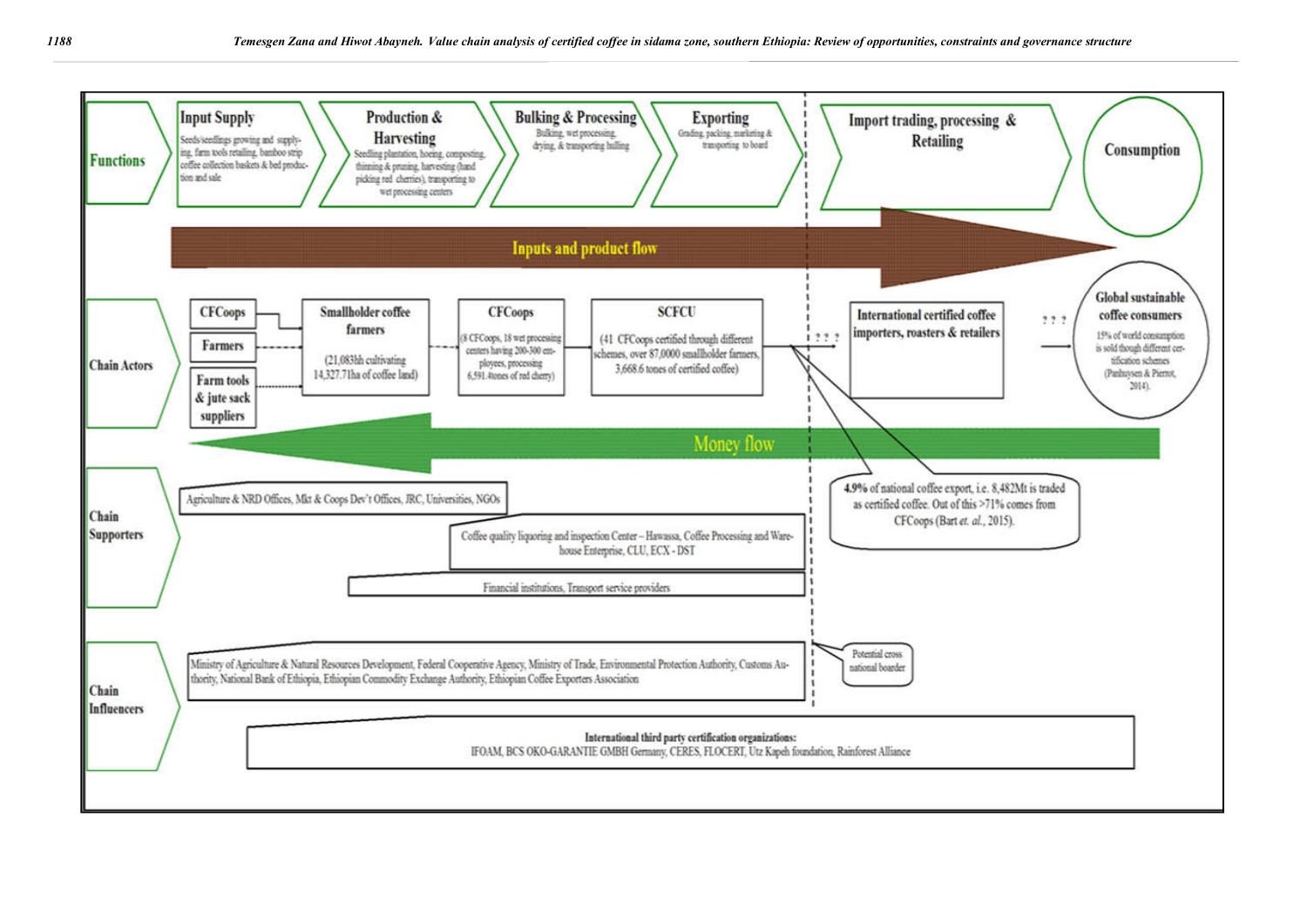Exchange defines itself as "a marketplace, where buyers and sellers come together to trade, assured of quality, quantity, payment and delivery". Besides coffee, sesame, haricot beans, maize, and wheat are traded in the ECX floor. In response to the critics of its failure to guaranteeing coffee traceability for specialty or certified market, ECX has come up with a new platform – Direct Specialty Trade (DST) (ECX, 2010).

*Research Institutes and Universities:* The Ethiopian Institute of Agricultural Research (EIAR) is the leading role player in managing various research centers and sites that specialize according to different agro ecological characteristics. Among these is the Jimma Agricultural Research Center (JRC) which primarily focuses on conducting research on coffee and releases improved coffee seed varieties. Taye *et al*. (2011) indicated that the research center has released 37 coffee varieties (and counting) along with improved agronomic and processing techniques. The task of producing and supplying coffee seeds and seedlings at national level has been primarily carried out by this institution and this has become beyond its capacity. Over the years the demand for coffee seeds have been increasing rapidly yet the supply side has depicted worrisome progress. Apart from this, Universities and other academic institutions contribute in an effort to boost the competitiveness to the value chain, through training and educating competent human resource and conducting researches and other community development services. Among numerous such efforts, it is worth nothing the research initiative being carried out by Hawassa University – Chemistry Department, in collaboration with TechnoServe Ethiopia. The University with other partners is conducting research on mitigation of environmental pollution and waste water management related with rural wet processing centers. In doing this it seeks to promote better water use efficiency, reduced/no natural rivers and streams contamination by the waste water from the coffee washing facilities, and enhance organic compost making from coffee pulp (Interview with TechnoServe Business Advisor, 2016).

*NGOs:* The role of various national, multinational and bilateral agencies funded development projects has always been a critical success factor for transforming agricultural value chains. In this regard the works of USAID, TechnoServe Ethiopia and other organizations are involved. The USAID funded "Feed the Future AGP-Agribusiness Market Development" project is US Government's largest contribution to the Ethiopian Government's Agricultural Growth Program (AGP) and Agricultural Transformation Agency (ATA) national strategies, which aims to sustainably reduce poverty and hunger by improving the productivity and competitiveness of selected value chains (coffee, sesame, chickpea, honey, maize, and wheat) that offer jobs and income opportunities for rural households. Moreover creating an enabling environment for traceability and improvements in quality are key objectives (USAID 2015). Similarly TechnoServe (a non-profit organization), is undertaking projects that focus on supporting producer organizations to improve coffee quality and expand specialty coffee sales, training farmers on improved agronomic practices and mitigate the problem of environmental impact of rural wet mill processing stations in collaborating with Hawassa University and other partners to promote proper waste water management and disposal of coffee pulp (TechnoServe, 2013).

*Certification entities:* International third party certification bodies on the other side also constitute the certified coffee

value chain context/influencers. In the Ethiopian context, and particularly in the case of SCFCU, BCS OKO-GARANTIE GMBH Germany, Fairtrade Labeling Organization, Utz Kapeh Foundation, Rainforest Alliance, and Starbucks operate in the certified coffee value chain. The problem in this regard is the high certification cost. Apart from this, in preparing cooperatives, there is lack of technical personnel/consultant firm – with an international accreditation to assist the national movement of certification.

*Value chain governance:* Governance refers to the "the interfirm relationships and institutional mechanisms through which non-market coordination of activities in the chain is achieved" (Humphrey and Schmitz, 2001). Gereffi *et al.* (2005) have developed a global value chain governance theory which identified five types of governance structures - hierarchy, captive, relational, modular, and market – which range from high to low levels of explicit coordination and power asymmetry. In light of this brief theoretical background and based on the qualitative and quantitative information accessed, the certified coffee value chain governance in this study is reviewed from two perspectives. These are the "inter-firm relationships" and "the institutional coordination". Regarding the "inter-firm relationships" in the value chain, the major area of interest should be the position of big multinational companies in the global coffee consuming countries and their interactions with voluntary sustainability standards. In this regard, it is boldly noted that internationally the market for certified coffee is growing fast and it is dominated by a handful of transnational corporations. These include: Nestlé, Mondelºe¯z and DE Master Blenders 1753 - and a few big coffee roasters such as Smucker's, Strauss, Starbucks and Tchibo. 40% of all the coffee that is consumed worldwide is processed by ten largest roasters, that have a market share ranging from 1% to over 10%. These numbers show a growing control of the coffee marketing chain by the roasters (Panhuysen and Pierrot, 2014). The key to such level of power control mainly accounts to the strategic alliances that these coffee roasters have developed with a number of international sustainability standards initiatives, like FLO, Rainforest Alliance and Utz. Apart from this, few have also developed their own private coffee standards systems (e.g. Starbuck's C.A.F.E. Practices and Nespresso's AAA Sustainable Quality Program) as part of their overall corporate strategies. Parallel to these efforts, the companies are also making significant investments in their supply chains (mostly in partnership with development project initiatives),-which often means establishing stronger relationships with farmers and cooperatives at origin (TechnoServe, 2013). The forecast is also in favor of increasing demand for sustainable coffee in Europe and North America.

In contrast to this huge growing market and multi stakeholder collaboration and commitment for inclusion of smallholder coffee farmers – Ethiopias' certified coffee export share stayed small, with the biggest record being 5.3% of the total export in 2011. Even though the share of cooperatives in total exports is still minor (often below 5%), they contributed the lion share in the countries certified coffee exports. From 2010 to 2013, the share of cooperatives' certified coffee export, out of the total national certified coffee exports (which is itself 4.9%, of which 4.3% is from cooperatives) varied between 72% and 83% (Bart *et al.*, 2015). Secondly, the institutional coordination mechanisms which govern the production and flow of the product are the other interest areas for identifying leverage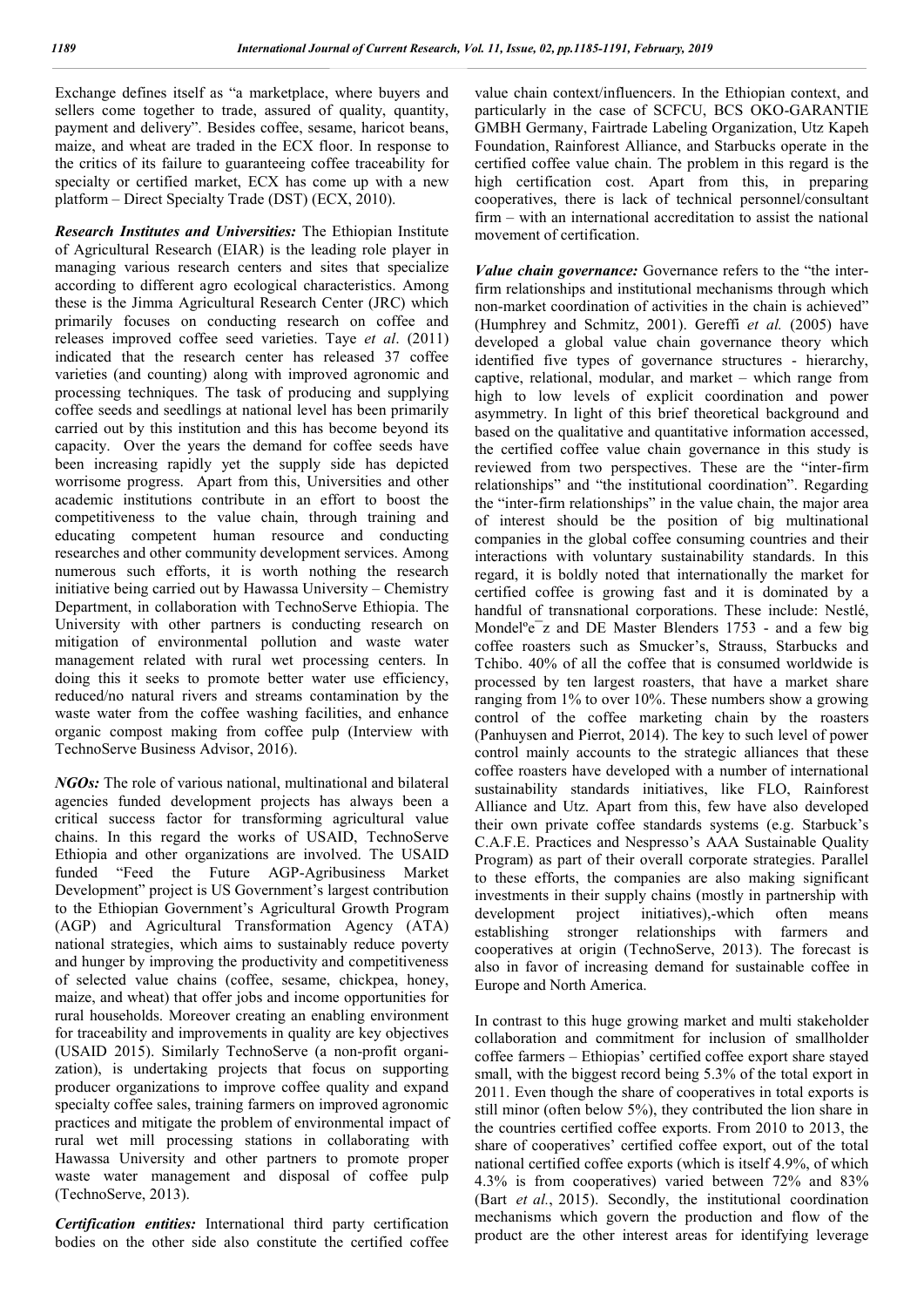points. These mainly deal with local market structural reformations and regulatory measures that have been undertaken by the government to enhance the coffee sector and improve the livelihoods of coffee farmers. The major reforms in this regards include the passing of two key proclamations, (1) Proclamation No. 602/2008, Coffee Quality Control and Marketing Proclamation and (2) Proclamation No-551/2007 that established ECX and subsequent formation of Direct Specialty Trade (DST). Despite these and varied efforts, as discussed above the certified coffee export performance is low and the benefits transmitting to the smallholder farmers is not as promised. Bart *et al.*(2015) identified that only one-third of the quality premium at the export level is directly transmitted to producers.The quality premiums are used for financing communal investments and much larger part of it is also used for overheads and program management, indicating the prevalence of bigger efficiency gaps in coordinating exports. In summary, the certified coffee value chain governance is mainly characterized by stronger power from the downstream actors' side (roasters and importers) and supplier incompetency in production and exporting. An increasing global demand for sustainable coffee accompanied with emerging private standards (like what is initiated by Starbuck's Coffee and Farmer Equity Practices and Nespresso's AAA guideline) in the value chain, might further open spaces for strengthened roaster driven governance structure. This form of networking in the value chain may further impose capability concern among the upstream actors (smallholder farmers and cooperatives) in their effort to comply with the emerging standards (IDH, 2014).

#### **Conclusion**

The objective of this study was to analyze certified coffee value chain. Accordingly in the value chain analysis the study identified value chain actors including input suppliers, smallholder coffee producers, coffee farmers cooperatives, Sidama Coffee Farmers Cooperatives Union (SCFCU), and international certified coffee importers, roaster and retailers. Under the value chain supporters category the government institutions at various level, research institutes and Universities, and NGOs were identified. The government through the top level ministries plays regulatory function in the overall agriculture and export trade sector, including coffee. Besides this international third party certification bodies set standards demanding all actors in the value chain to comply with. The study also identified value chain constraints and opportunities at different levels.

The major constraints identified include: underdeveloped organizational and business management systems, lack of capacity to adequately implement different sustainability certification standards, gaps in coffee quality inspection skills and facilities, lack of quality payment system at smallholder level, attitudinal problem of considering certification investments and compliance measures as irrelevant/less important, higher cost of certification, insufficient collateral for credit guarantee from the bank, low level of female participation at leadership level, limitations to provide market information at the smallholders level, management gaps (efficiency and environmental impact mitigation) in wet processing machines, gaps in marketing and export trade promotion skills. The value chain governance structure review also showed a growing power of the downstream actors'

(roasters and importers) contrasted with suppliers' incompetency in production and export coordination.

*Conflict of interest statement:* There is no conflict of interest and the authors are included. The paper work is sponsored by the researcher himself.

*Funding statement:* This thesis is self sponsored research work submitted to Hawassa University as requirement of MSc degree in Agribusiness and value chain management.

### **REFERENCES**

- Bart, M., Mekdim Dereje, Ermias Engeda, and Seneshaw Tamru, January 2015. Who benefits from the rapidly increasing Voluntary Sustainability Standards? Evidence from Fairtrade and Organic certified coffee in Ethiopia. ESSP Working Paper 71. Addis Ababa. IFPRI-ESSP, 2015.
- Bishop, D. and McConnen, R. 1999. Purpose of Cooperative. VOCA/ Ethiopia, Addis Ababa, Ethiopia.
- BoFED, SNNPR. 2012. Annual Statistical Abstract 2003 E.C (2010/11). Hawassa.293p.
- ECX 2010. ECX Direct Specialty Trade (DST) Concept Paper. AccessedonDecember 15, 2015 <http://www. ecx.com.et/>.
- Gereffi, G. and Fernandez, K. 2011. GLOBAL VALUE CHAIN ANALYSIS: A PRIMER. Center on Globalization, Governanceand Competitiveness (CGGC) Duke University Durham, North Carolina, USA. May 31, 2011.
- Gereffi, G., Humphrey I, and Sturgeon T. 2005. The governance of global value chains, Review of International Political Economy 12:1 February 2005: 78–104
- Greene, William H. 2003. Econometric Analysis, Prentice Hall, section 22.1-22.4.
- Humphrey J. and Schmitz H. 2001. Governance in Global Value Chains. IDS Bulletin 32.3, 2001; Institute of Development Studies 2001.
- IDH (The Sustainable Trade Initiative), 2014. Ethiopia: A Business case sustainable coffee production. An industry study for The Sustainable Coffee Program. Accessed on December 17, 2015, at www.idhsustainabletrade.com/ coffee.
- Jena P. R, Bezawit Beyene Chichaibelu, Stellmacher T. and Grote U. 2012. The impact of coffee certification on smallscale producers' livelihoods: a case study from the Jimma Zone, Ethiopia. Agricultural Economics 43: 429–440.
- KIT and IIRR. 2010. Value chain finance: Beyond microfinance tor rural entrepreneurs. Royal Tropical Institute, Amsterdam; and International Institute of Rural Reconstruction, Nairobi.
- M4P 2008. Making Value Chains Work Better for the Poor: A Toolbook for Practitioners of Value Chain Analysis, Version 3. Making Markets Work Better for the Poor (M4) Project, UK Department of International Development<br>IDFID). Accessed on October 10, 2015, at IDFID). Accessed on October 10, 2015, at http://aciar.gov.au/publication/cop019
- Mekonen Hailemichael Salla, 2009. Influence of genotype, location and processing methods on the quality of coffee (coffea arabica l.). Msc. Thesis. Hawassa University, Hawassa, Ethiopia. 105 p.
- Mendez, V., Bacon, C., Olson, M., Petchers, S., Herrador, D., Carranza, C., Trujillo, L., Guadarrama-Zugasti, C., Cordon, A. and Mendoza, A. 2010. 'Effects of Fairtrade and organic certifications on small-scale coffee farmer households in Central America and Mexico'. Renewable Agriculture and Food Systems, 25(3): 236- 251